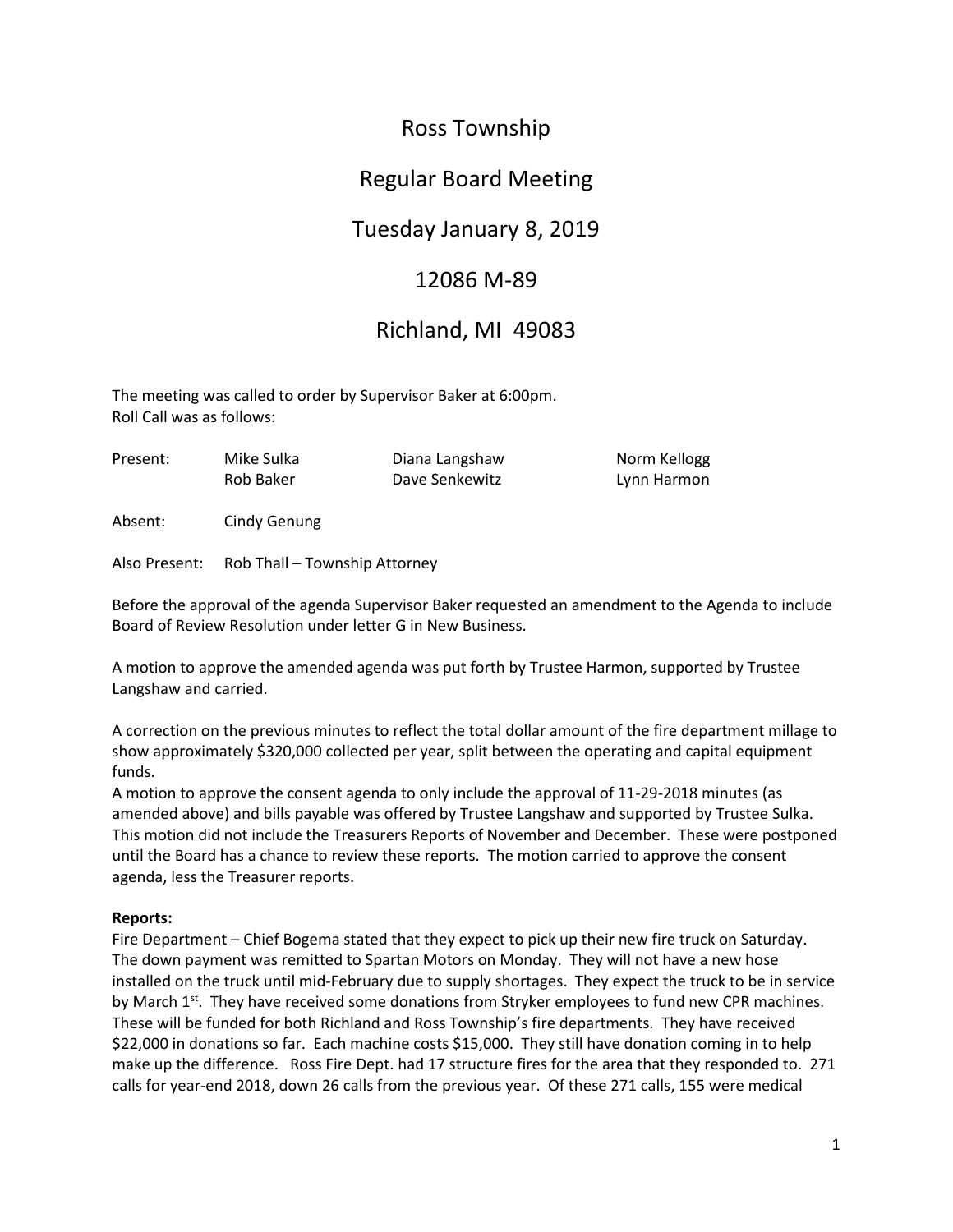calls, 25 accidents, and the previous 17 structure fires. They have had two calls so far this year. Doug will provide a written report in the future for Board review.

Ordinance Enforcement – Supervisor Baker stated that the Township had a recent Deck permit issue, some maintenance code violations (site clean-up) and the House fire that destroyed the structure and required the debris to be removed by Feb.  $1<sup>st</sup>$ . The Township now has insurance coverage for these problem remediation issues.. This is provided by our Fire funds agreement back in August of 2018. Brook Lodge fencing issues – No permit has been issued for the fence per AGS. They have boarded up 11 of the 16 buildings on the site.

Police Report – Officer Christensen from the Kalamazoo County Sheriff's Department gave an oral report on the activity in Ross Township the past month. A written report was not available yet, due to the new dispatch system working out their reporting capabilities issues. The November and December reports should be available soon through their Central Dispatch. The complaint volume was 114% of the average (reports filed) for 2018. This would include accidents, larcenies, etc. Calls for service (motorist assist) are not included in the above totals. One notable item was in Comstock Township, they have responded to many alarms were dozens of business break ins. Officer Christensen stated that they have made an arrest and are sure that they have stopped this specific crime spree.

Also Office John Hoffman who services Ross Township will be on an extended vacation for the next 6 weeks. The County Sheriff will provide a substitute officer for coverage during this time. Most likely it will be Officer Jeff Nichols and Mark Kaley who both know our area.

Supervisors Report- Supervisor Baker stated that any road issues should be referred to RCKC connect on line for service request or other issues. We will post this information on our website and include in any future newsletters and emails to residents. D avenue at the South end of Gull Lake had a recent speed study done. The local residents wanted a 25 mph speed limit, but the survey stated the new speed limit will be 35mph. New signs will be up by the end of February. Life Care Services did not have a written report available; Steve Frisbee will be at our February Board meeting to give an update. They did have 54 emergency calls for October to December.

Additionally Supervisor Baker stated that the office needs a new color printer, to be discussed as a new budget item for the next fiscal year.

#### **Public Comments:**

Barb- Does AGS enforce ordinances? Is there a fence permit for Brook Lodge? Why wouldn't AGS force Brook Lodge to comply?

44<sup>th</sup> Street, dirt and re-pavement questions. Repair and reconstruction due for the 2019 project.

#### General Comments:

If you have a complaint-talk to your neighbor first to resolve. D ave speed survey, speed limit to increase to 35mph. Can it go down?

County and State maintained roads – State roads not assessed in SAD, County roads assessed. Road maintenance needed Baseline road to 39th street.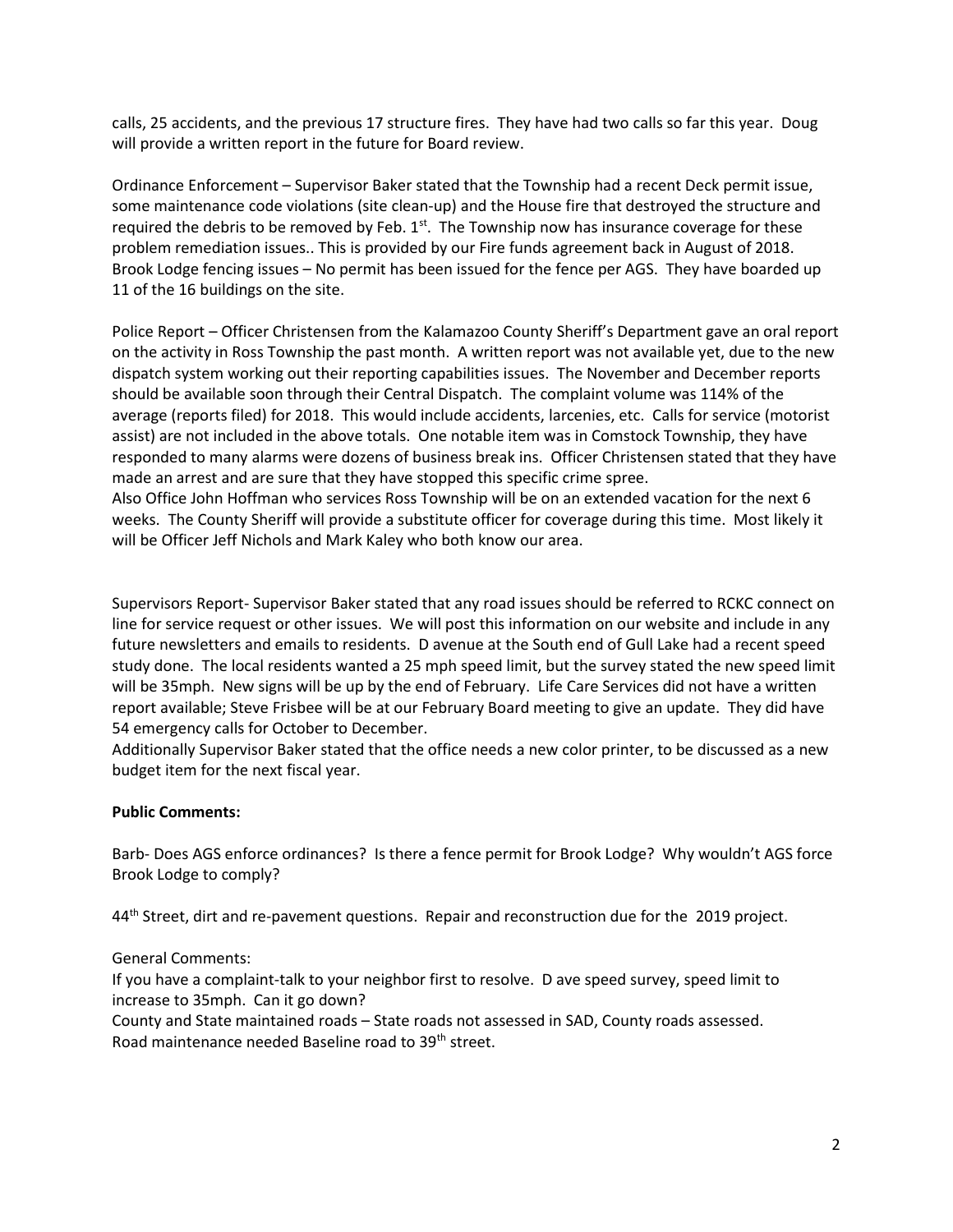#### **Old Business**

Planning Commission nomination for Board approval. The Township received 5 applications/ 3 resumes. Pam Sager is nominated to the planning commission. Ms. Sager gave a brief Bio of her past history. Motion by Lynn Harmon, supported by Diana Langshaw and carried unanimously to appoint Pam Sager to our Planning Commission.

Cemetery Committee – 4 applications were received by the Township. 3 appointments needed to fill this committee. A motion to appoint Mary Carol Wilkins, Mike and Cheryl Morrett to the Ross Township Cemetery Committee was presented by Trustee Langshaw, supported by Trustee Senkewitz and carried unanimously.

Parks Committee – 2 nominations were presented to the Township Board. Peggy Satler and Donna Joslin-Tellum. Motion presented by Trustee Sulka, supported by Trustee Harmon and carried unanimously.

This will bring the total of 5 members to the Parks Committee. Alex Harris, Gail Hurn and Zach Klipsch are the present members of this committee. In the past the committee had 7 members. Two new members may be added in the future.

Law Enforcement Committee – 8 applications were received by the Township for 7 positions. January 12<sup>th</sup> will be the cut off for receiving applications/resumes. Supervisor Baker has requested resumes for the 8 applicants. A decision to fill this committee will be reviewed prior to the next Board meeting.

Trustee Mike Sulka – Can we add Hemp additions into our ordinance 212? Rob Thall our Township Attorney to review.

#### **New Business**

A. Guidance for sitting Committees. Board to create guidelines for the future. Follow the Township Mission Statement and Masterplan.

- D. Senkewitz and D. Langshaw Parks Committee Board liaisons
- R. Baker Cemetery Committee liaison
- L. Harmon- Law Enforcement Committee liaison
- \* Are there any legal requirement for the above committees?
- \* What are the priorities for the above committees?
- \* Community concerns for the above committees.

By the March Board meeting, seek feedback from residents and return this feedback to the appropriate committees. Committee minutes available to all residents.

B. Ordinance 212 Amendments – information was provided from Office Christensen and Rob Thall, Township Attorney. Mr. Thall has reviewed the Colorado Ordinance and finds it very helpful and likes some of the provisions in the Ordinance. Michigan Court cases have not been beneficial to local Township regulations. (No local control) Two cases are pending in the Supreme Court. Any Appeals Court decisions are binding Statewide. The question posed by Mr. Thall is do we take action now and possibly lose in court – per precedents in Public Health, Safety and Welfare issues.

The Township will need a separate Ordinance for Recreational Marihuana issues. Mr. Thall suggested that we use the Colorado Ordinance and common sense to craft a new recreational Ordinance. Mike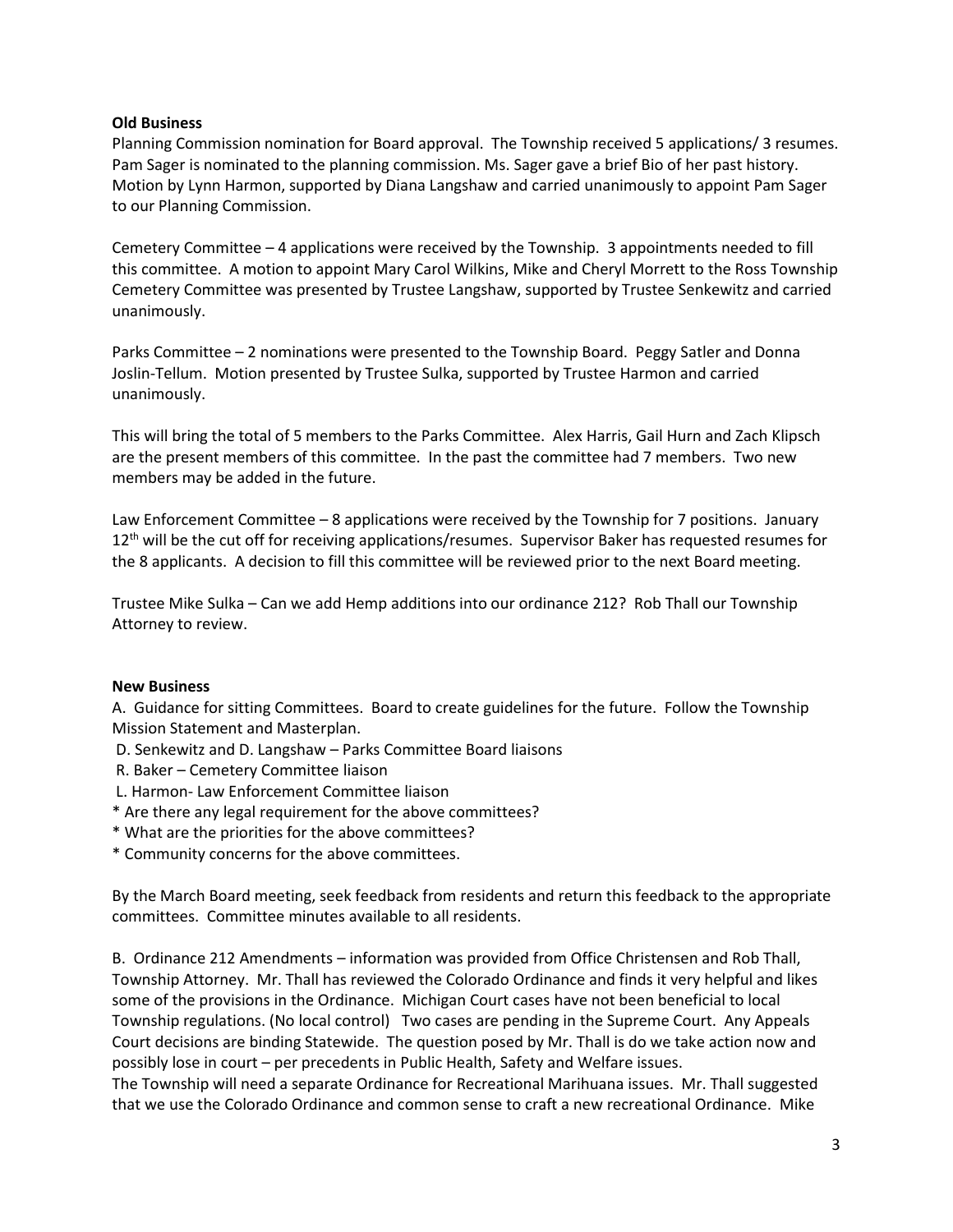Sulka and Lynn Harmon are the designated Board Members to work with Mr. Thall to construct and possible Ordinance.

#### C. 2019 SAD Road Work update

Supervisor Baker stated that 5 projects scheduled for 2020, RCKC wants to accomplish these in 2019 to complete our Road Improvements in 2 years instead of 3 years.

Attorney Thall gave a brief history of the Township SAD

3 year construction project, paid by a Bond issue with a 15 year payment payback. The Township received the funds by a Bond Issue, with the payments being made by the SAD tax revenues. This is also supported by the Township annual PAR funds. (Presently \$75K from RCKC, matched by \$75K from the Township) This would total a \$150K assessment per year for a 3 year commitment. Michigan State University and the Bible Conference are also donating funds to this project.

D. Road Commission Kalamazoo County – PAR fund update for 2019. \$85,100 is available for 2019 as the matching PAR funds from RCKC. Board approval is needed to accept this new amount to match the funds from RCKC. A motion by Trustee Langshaw to accept this new amount supported by Trustee Harmon and carried unanimously.

E. Window Treatments of Offices – Supervisor Baker stated that window blinds are needed for the office and community room. 3 bids were received for all of the offices and the front part of the community room. Budget Blinds was the low bidder at \$2,526.80. A motion to accept this bid was presented by Trustee Langshaw, supported by Trustee Harmon and carried unanimously.

F. Budget Workshop 2019-2020 will follow the Board Meeting.

G. Board Resolution – Property Tax Poverty Exemption- Guidelines for tax year 2019. A motion to adopt this Resolution was presented by Clerk Kellogg, supported by Trustee Langshaw. A roll call vote was as follows:

Sulka-Aye, Langshaw-Aye, Kellogg-Aye, Baker-Aye, Senkewitz-Aye, Harmon-Aye Nays: None Motion carried with all Ayes.

A separate resolution to adopt the dates for our Board of Review was presented by Trustee Harmon, supported by Trustee Senkewitz. A roll call vote was as follows: Sulka-Aye, Langshaw-Aye, Kellogg-Aye, Baker-Aye, Senkewitz-Aye, Harmon-Aye Nays: None Motion carried with all Ayes.

H. Any other Business – None

#### **Members Time**

Lynn Harmon – R-1 and Light Residential Zoning areas. Are chickens allowed in these zones? Can it be changed to allow in R-1? The Planning Commission has to address this issue. A Township Newsletter is needed, at least quarterly. Past, present and future issues. We should seek volunteers to assist with any future newsletters. Ms. Harmon requests that meeting dates are posted on the Web site, current plus next month's meetings.